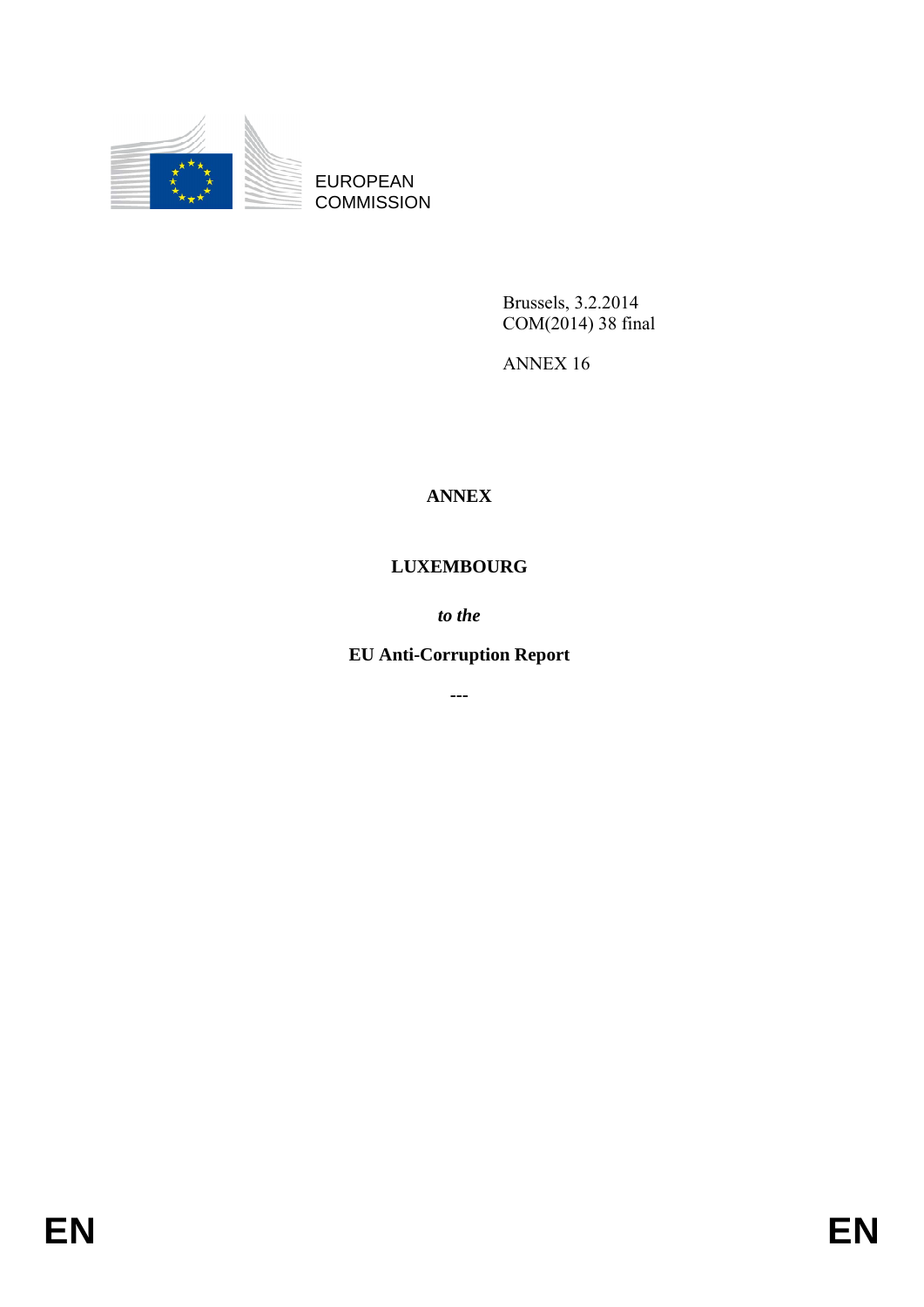# *LUXEMBOURG*

#### **1. INTRODUCTION — MAIN FEATURES AND CONTEXT**

#### *Anti-corruption framework*

**Strategic approach.** Corruption is not perceived to be a serious threat to society in Luxembourg. Although it lacks a national anti-corruption strategy, soft law instruments provide an ethical framework for judges and members of the government. Furthermore, soft law instruments and codes of conduct have been developed in some sectors by private companies, including the financial, accounting and auditing services. Codes of ethics are, however, yet to be adopted for elected officials. Awareness of the need for efficient control in public institutions has recently been increased: for instance, during the governmental crisis following allegations of misuse of power and corruption in the national intelligence agency.<sup>1</sup>

**Legal framework.** Luxembourg's legal framework aiming at preventing and combating corruption underwent a number of significant changes over the past 12 years.<sup>2</sup> The criminal law provisions governing corruption were last amended in 2011 as part of an anti-corruption legislative package.<sup>3</sup> After the amendment, Council of Europe's Group of States against Corruption (GRECO) noted that all of the seven recommendations from the third round evaluation on incriminations were fully implemented.<sup>4</sup> Luxembourg adopted provisions on the criminal record for legal persons in  $2013$ <sup>5</sup> Although accepting gifts in public office is expressly prohibited,<sup>6</sup> a legal framework governing conflict of interest, lobbying and access to information of public interest is lacking, or subject only to limited monitoring.

**Institutional framework.** An inter-ministerial committee, the Corruption Prevention Committee, was established in 2007 and meets on average once a year.<sup>7</sup> Within the police, the Economic and Financial Department is specialised in fighting economic and financial crime. The EU Fifth Round Evaluation noted that, given Luxembourg's importance as a financial centre and as regards the actual workload encountered, the Grand Duchy Police appeared to be critically understaffed in the financial sector.<sup>8</sup> With the actual number of staff, the Service de Police Judiciaire (SPJ) seemed not to be in a position to adopt a pro-active approach. The Luxembourg public prosecutor's office has an economic and financial section, although its major tasks are related to financial crime in general rather than to corruption specifically.<sup>9</sup>

<sup>1</sup> 1 Rapport de la Commission d'enquête sur le Service de Renseignement de l'Etat in http://www.chamber.lu/wps/PA\_RoleEtendu/FTSByteServingServletImpl/?path=/export/exped/sexpdata/Mag/136/267/1 [23656.pdf.](http://www.chamber.lu/wps/PA_RoleEtendu/FTSByteServingServletImpl/?path=/export/exped/sexpdata/Mag/136/267/123656.pdf) 

<sup>2</sup> Overview of the main anti-corruption laws in Luxembourg: http://www.transparence.lu/cadrecorruption.html.

<sup>3</sup> Loi du 13 février 2011 renforçant les moyens de lutte contre la corruption; Recueil de législation A-no. 32., 18 février 2011. http://www.legilux.public.lu/leg/a/archives/2011/0032/a032.pdf#page=2.

<sup>4</sup> Third Evaluation Round Compliance Report on Luxembourg; Greco RC-III (2010) 4E, adopted in Strasbourg, 11 June 2010.; Second Compliance Report on Luxembourg 'Transparency of political party funding' Greco RC-III (2012) 8E.

<sup>5</sup> Loi du 29 mars 2013 relative à l'organisation du casier judiciaire et aux échanges d'informations extraites du casier judiciaire entre les etats membres de l'union européennehttp://eli.legilux.public.lu/eli/etat/leg/loi/2013/03/29/n10.

<sup>6</sup> Loi du 1er avril 1979 sur le statut de la fonction publique — it also refers to the principles of neutrality and impartiality. See the OECD Phase 3 report on Luxembourg, paragraph 170.

<sup>8</sup> Evaluation report on the fifth round of mutual evaluations 'Financial crime and financial investigations' Report on

Luxembourg, p. 35, 75. 15644/3/10; REV 3., Brussels, 17 May 2011.

<sup>9</sup> Evaluation report on the fifth round of mutual evaluations 'Financial crime and financial investigations' Report on Luxembourg, p.35, 75. 15644/3/10; REV 3., Brussels, 17 May 2011.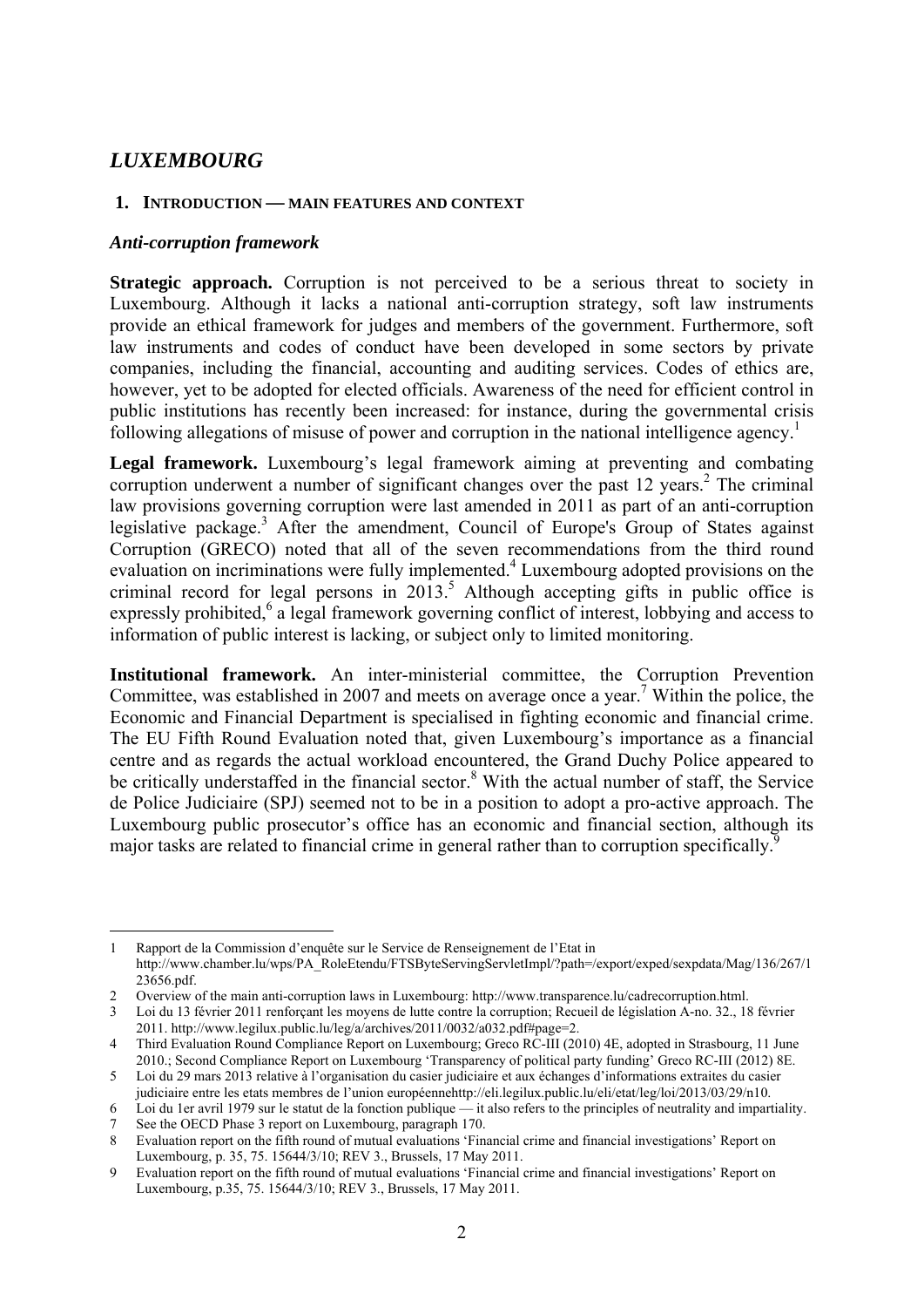## *Opinion polling*

**Perception surveys.** 42% of respondents on the Special Eurobarometer 2013 survey think corruption is widespread in Luxembourg (well below the EU average of  $76\%$ ).<sup>10</sup>

**Experience of corruption.** Petty corruption seems to be non-existent, since almost none of the respondents declared to have been expected to pay a bribe over the last 12 months  $(1\%)$ (EU average:  $4\%$ ).<sup>11</sup> The overwhelming majority did not witness corruption (94%), and 92% of them did not feel affected by corruption in everyday life (EU average: 70%).

**Business surveys.** According to the 2013 Eurobarometer business survey<sup>12</sup>, corruption was an obstacle to doing business for 30% of respondents (against the EU average of 46%), while nepotism and patronage seems to create more concerns, given that 47% of respondents think this constitutes an obstacle to doing business, above the EU average of 41%. The same survey revealed that 22% of those who participated in public procurement in the past three years reported that they were prevented from winning because of corruption, as opposed to the EU average of 32%. Respondents in Luxembourg reported tailor-made specifications for particular companies in 44% of cases. Collusive bidding is reported by 40% as a widespread practice, 42% of respondents noted conflicts of interest in the evaluation of bids and 36% pointed to unclear selection or evaluation criteria. These figures are all below the EU average. According to the World Economic Forum's Global Competitiveness Report 2013-14, Luxembourg is ranked the  $22<sup>nd</sup>$  most competitive economy of the world out of 152 countries.<sup>13</sup>

## *Background issues*

**Private sector.** Luxembourg transposed Framework Decision 2003/568/JHA on corruption in the private sector.<sup>14</sup> As regards foreign bribery, in 2011, the OECD acknowledged Luxembourg's efforts to comply with the Anti-bribery Convention, but also called upon Luxembourg to step up its efforts to detect and prosecute cases of bribery of foreign public officials. Since March 2010, the Luxembourgish legal framework allows criminal proceedings to be taken, also against companies involved in such offences.15 OECD raised concerns regarding the capacity and effectiveness of law enforcement in pursuing foreign bribery cases and noted shortcomings in the criminal legislation.<sup>16</sup> It recommended reviewing the applicability of the offence of bribery of foreign public officials, reviewing the protection afforded under Luxembourg legislation to whistleblowers and increasing awareness of both public and business sectors reporting foreign bribery.<sup>17</sup> In 2013, the OECD acknowledged efforts to raise awareness. However, it also noted that no measure has been taken to amend the criminal code and the provisions on the liability of legal persons.<sup>18</sup>

<u>.</u>

18 Luxembourg: Follow up to Phase 3 Report and Recommendations (2013 September) http://search.oecd.org/officialdocuments/publicdisplaydocumentpdf/?cote=DAF/WGB%282013%2920/FINAL&docLan guage=En.

<sup>10 2013</sup> Special Eurobarometer 397.

<sup>11 2013</sup> Special Eurobarometer 397.

<sup>12 2013</sup> Flash Eurobarometer 374.

<sup>13</sup> [http://ww](http://www3.weforum.org/docs/WEF_GlobalCompetitivenessReport_2013-14.pdf)w3.weforum.org/docs/WEF\_GlobalCompetitivenessReport\_2013-14.pdf.

<sup>14</sup> Report from the Commission to the European Parliament and the Council based on Article 9 of Council Framework Decision 2003/568/JHA of 22 July 2003 on combating corruption in the private sector: http://eurlex.europa.eu/LexUriServ/LexUriServ.do?uri=CELEX:52011DC0309:EN:HTML.

<sup>15</sup> Act of 3 March 2010 amending the criminal code and the Criminal Procedure Code.

<sup>16</sup> <http://www.oecd.org/daf/briberyininternationalbusiness/anti-briberyconvention/48270224.pdf>see p. 58-62.

<sup>17</sup> To be followed up: written follow up is due to be published in October, some recommendations have reportedly been implemented.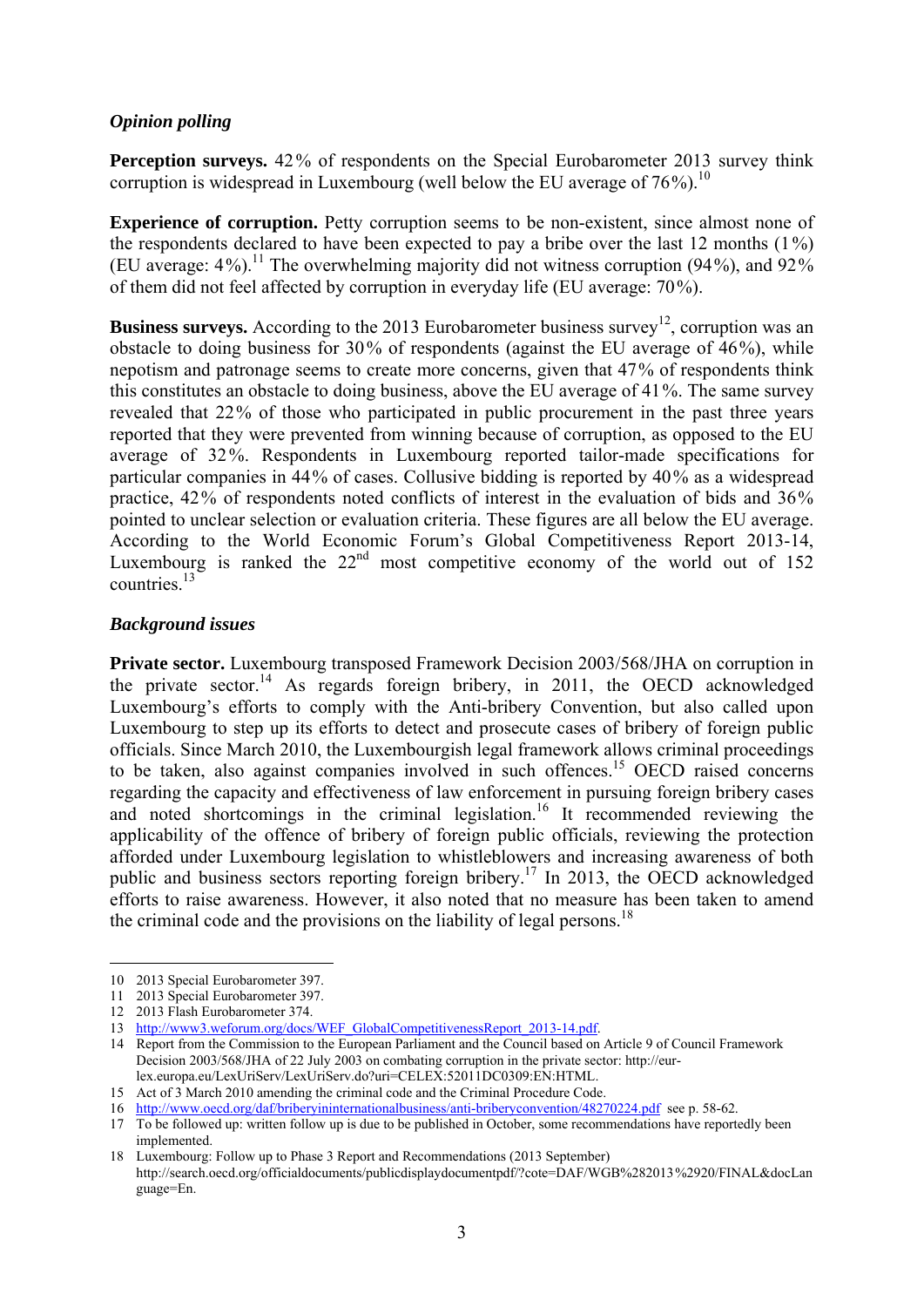**Banking data and law enforcement.** Breaching bank secrecy is a crime. An exception allows the transfer of banking data for cases defined by law, including for criminal procedures.19 Luxembourg's legal and regulatory framework provides for the availability of ownership, accounting and bank information, but the authorities did not use their information gathering and enforcement powers to obtain the requested information in all instances.<sup>20</sup> The anti-corruption report of the OECD confirmed in September 2013 that in relation to investigations and prosecutions, Luxembourg had not taken any measures to facilitate access to bank and tax information by law enforcement authorities, including by clarifying the criteria of 'exceptionally', a condition for authorising access to this information by the investigating judge.<sup>21</sup> The government pledged to issue new rules allowing the automatic exchange of information in the EU starting from  $2015^{22}$ 

**Whistleblowing.** In February 2011, Luxembourg adopted legislation on whistleblowing as part of an anti-corruption package, which included amendments to the Labour Code and the law on public service.<sup>23</sup> The law does not provide for an independent body dealing with allegations of corruption by the whistleblower, but bans prejudice and repressive actions towards the employee reporting corruption.

## *Good practice: active involvement of the civil sector in protecting whistleblowers*

*A hotline enabling the public to submit anonymous reports is run by Transparency International Luxembourg. It receives a state subsidy.* 

*Under the laws of Luxembourg, registered associations representing public interests have the right to participate in criminal proceedings in cases involving the unlawful taking of interest, corruption or the abuse of influence. Any association wishing to exercise this right in a criminal proceeding has to submit a request for approval to the Ministry of Justice. Since Transparency International Luxembourg has obtained this status, it is able to process cases presented to them by potential whistleblowers, and then represent the public interest in criminal proceedings, while keeping the identity of the whistleblower confidential.* 

**Transparency of lobbying.** Lobbying is not regulated in Luxembourg. There is no specific obligation to register lobbyists or report contacts between public officials and lobbyists.

#### **2. ISSUES IN FOCUS**

1

#### *Financing of political parties*

Political parties are mostly financed by the state, only a small proportion of the budget comes from donations by natural persons. Donations from anonymous donors and from legal persons to parties are prohibited. Under the law on party financing adopted in 2007, the donors and

<sup>19</sup> Article 41. 'L'obligation au secret professionnel'; Loi du 5 avril 1993 relative au secteur financier. http://eli.legilux.public.lu/eli/etat/leg/loi/1993/04/05/n1.

<sup>20</sup> OECD 'Global Forum on Tax Transparency: New reports review jurisdictions' information exchange' report dated 31 July 2013

[http://www.oecd.org/newsroom/globalforumontaxtransparencynewreportsreviewjurisdictionsinformationexchange](http://www.oecd.org/newsroom/globalforumontaxtransparencynewreportsreviewjurisdictionsinformationexchange.htm).htm and for the country report on Luxembourg OECD on 31 July 2013 i[n http://www.eoi-tax.org/jurisdictions/LU.](http://www.eoi-tax.org/jurisdictions/LU) 

<sup>21</sup> See the follow up to recommendation 4(a); in: Luxembourg: Follow up to Phase 3 Report and Recommendations (2013 September) http://search.oecd.org/officialdocuments/publicdisplaydocumentpdf/?cote=DAF/WGB%282013%2920/FINAL&docLan

guage=En.

<sup>22</sup> http://www.gouvernement.lu/3352618/10-gramegna-ecofin.

<sup>23</sup> Loi du 13 février 2011 renforçant les moyens de lutte contre la corruption; Recueil de législation A-no. 32., 18 février 2011. http://www.legilux.public.lu/leg/a/archives/2011/0032/a032.pdf#page=2.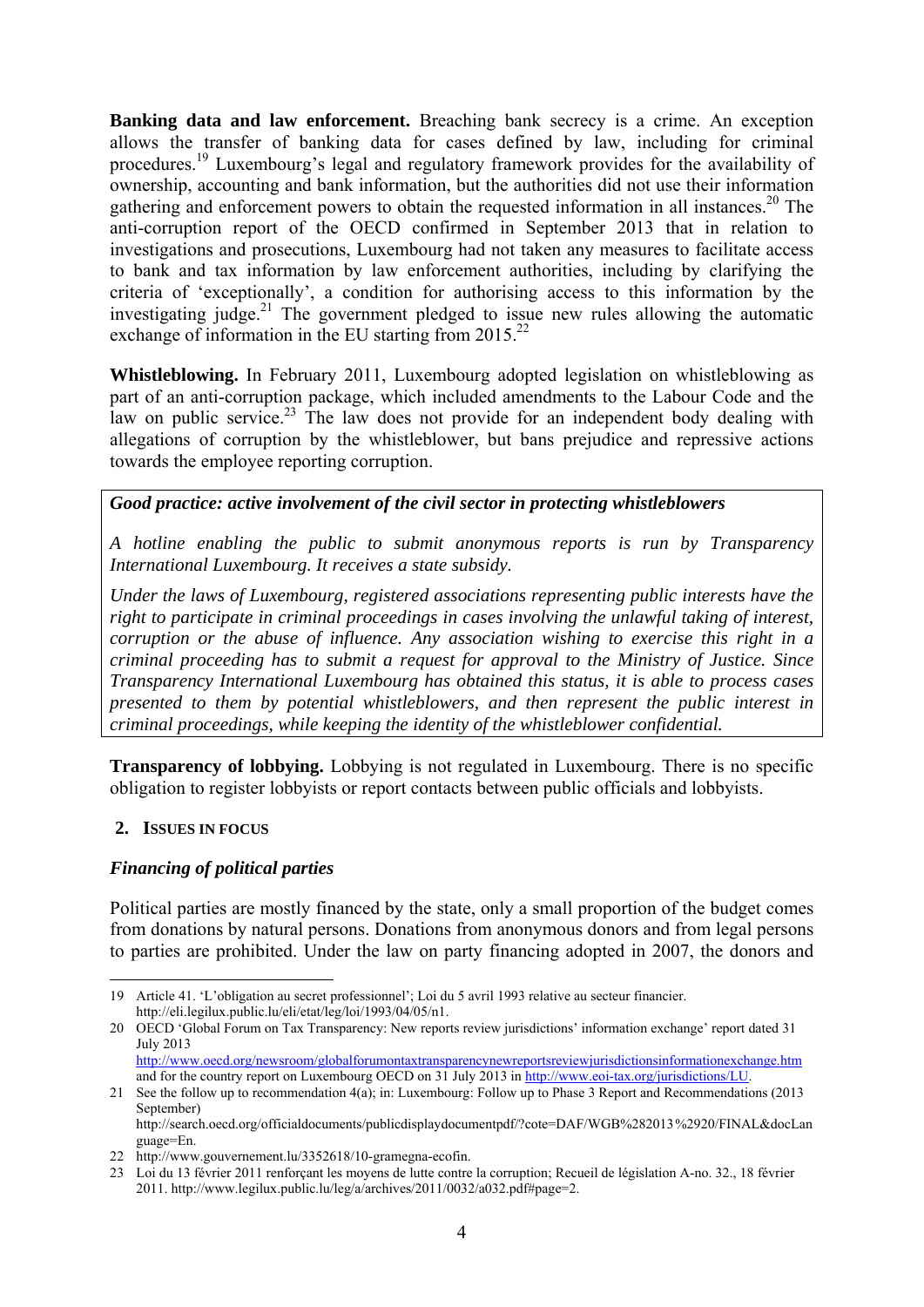the financial balance of the parties are published and accessible on the website of the Chamber of Deputies.<sup>24</sup> Compliance with the rules of transparency is a condition for public funding.<sup>25</sup> The global balance, expenses and incomes, including all donations above EUR 250, are also subject to audit by the Court of Audit. In the most recent Eurobarometer survey, 57% of respondents thought that there was insufficient transparency and supervision of political party financing, less than the EU average of  $67\%$ <sup>26</sup>

The third evaluation round of GRECO on party financing made 10 recommendations in 2007. One of the major shortcomings of the system at the time of the adoption of the law on party financing in 2007 was that independent candidates were not subject to the regulations and that the financing of election campaigns conducted by political parties was not regulated in a sufficiently detailed manner, as noted by  $GRECO<sup>27</sup>$  Mainly as a result of changes in the law in 2011, Luxembourg has increased the applicable penalties and further increased transparency.28 In 2012, GRECO noted that four of the 10 recommendations had not been fully met<sup>29</sup> but commended the considerable progress made thanks to legislative amendments in 2011. Progress included the adoption of a standardised format for political party accounts, training for party personnel, and amendments of the Electoral Law regulating election campaign funding.

Nevertheless, GRECO pointed out that Luxembourg still failed to address a number of issues related to financing electoral campaigns (including at local level), and noted that the exact scope of political parties' accounting duties has still not been sufficiently spelt out in terms of the various structures directly or indirectly attached to the parties (e.g. press bodies and the associations responsible for managing party affairs). GRECO noted that parties, lists and candidates not receiving a public grant were not subject to the legislation, and the latter still do not cover local elections or specify the extent to which income and expenditure linked to such elections should be taken into account. Furthermore, it stressed the absence of a supervisory mechanism specifically applicable to campaign accounts, highlighted inconsistencies in the rules for penalties, raised the lack of clarity on the scope of political parties' accounting duties, called for granting legal personality to political parties, and referred to gaps in the tools for supervising declarations of donations received by parliamentarians. GRECO therefore recommended making donations to elected representatives subject to the general legislation on party funding and financing of campaigns, or prohibiting donations from legal persons to parliamentarians. $30$ 

## *Conflicts of interest*

1

The members of the Parliamentary Assembly are obliged to declare their remunerated activities. Since MPs do not hold a professional mandate, they can maintain their original

http://www.legilux.public.lu/leg/a/archives/2011/0261/2011A4326A.html. 29 Second compliance report on Luxembourg

<sup>24</sup> http://www.chd.lu/wps/portal/public/FinancementDesPartisPolitiques.

<sup>25</sup> Loi du 21 décembre 2007 portant réglementation du financement des partis politiques. http://www.chd.lu/wps/PA\_Archive/FTSShowAttachment?mime=application%2fpdf&id=923883&fn=923883.pdf.

<sup>26 2013</sup> Special Eurobarometer 397.

<sup>27</sup> Third Evaluation Round, Evaluation Report on Luxembourg on the 'Transparency of Political Party Funding'; Greco Eval III Rep (2007) 6E Theme II; Strasbourg, 13 June 2008.

<sup>28</sup> Loi du 16 décembre 2011 1. portant modification de la loi du 21 décembre 2007 portant réglementation du financement des partis politiques; 2. portant modification de la loi électorale modifiée du 18 février 2003.

http://www.coe.int/t/dghl/monitoring/greco/evaluations/round3/GrecoRC3(2012)8\_Second\_Luxembourg\_EN.pdf. 30 Second compliance report on Luxembourg

[http://www.coe.int/t/dghl/monitoring/greco/evaluations/round3/GrecoRC3\(2012\)](http://www.coe.int/t/dghl/monitoring/greco/evaluations/round3/GrecoRC3(2012)8_Second_Luxembourg_EN.pdf)8\_Second\_Luxembourg\_EN.pdf. Para 23-30. Urging Luxembourg to resume its examination of this matter, this argument was repeated in the Fourth Evaluation Round, see page 18.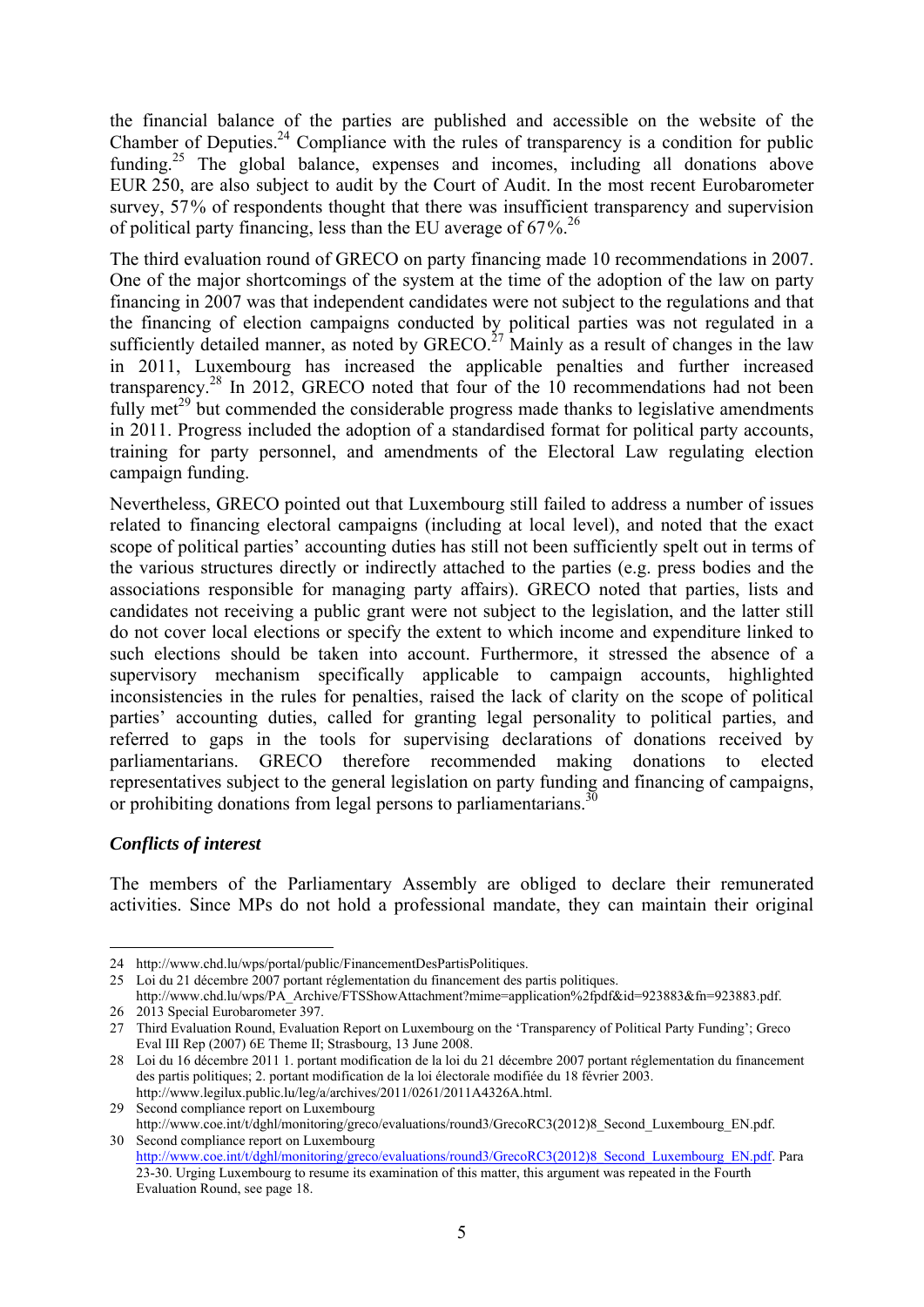occupation, as long as it is not in the public sector, and are granted leave in order to be able to carry out their duties related to being a deputy. It is also possible to hold office simultaneously in the national parliament and in local government, and it is common practice. It is not compulsory to abstain from participation in decision making in the event of a conflict of interest, whether declared or not, and there are no general rules on managing conflicts of interest.<sup>31</sup> The declaration of income is therefore used to provide transparency on the income of the deputy from diverse sources. However, such declarations do not provide information about the assets of MPs. There are no rules on receiving valuable gifts or similar benefits by elected officials.

There is no asset disclosure system for local elected officials either. Furthermore, as opposed to MPs, local elected officials do not have to declare their other incomes. The former Luxembourg Ombudsman in his activity report 2009-2010 highlighted the increase in numbers of complaints related to potential conflicts of interest, above all at local level. He called for more vigilance and for taking each of these complaints seriously.<sup>32</sup>

In its recent Fourth Round Evaluation, GRECO expressed concerns about the lack of rules on gifts and similar benefits. GRECO also found that rules on declarations of interests and assets still needed to be extended to give more clarity on incompatibilities, in particular in respect to politicians that are members of boards of private companies. The weakness of the system was also partly attributed to its voluntary nature, as under the rules of procedure of the Chamber of Deputies, all members must disclose their occupations or any other remunerated posts or activities and financial support from third parties under their personal responsibility. Especially because there is no verification mechanism to check conflicts of interest and undue enrichment, GRECO regarded the system income declaration as 'neither efficient nor reliable.<sup>33</sup> The system also disregards the interests of relatives or other persons close to the MP. Some of these concerns may be solved once the code of conduct, drafted in 2013 with a view to preventing conflicts of interest, is adopted for the Chamber of Deputies.<sup>34</sup> The preparation of the draft code of conduct was triggered by a parliamentary inquiry into the context of alleged bribery in two competing building projects, which led to calls for more transparency and accountability in the decision-making process.35 On 13 October 2011, the Chamber of Deputies unanimously adopted a resolution calling for the establishment of a code of ethics for 'public officials, political representatives and local and national government members to preserve the values of the Luxembourg civil service and to avoid future conflicts of interest'.36 The new government coalition once again pledged for the adoption of a code of conduct for the deputies.<sup>37</sup>

1

<sup>31</sup> Fourth Evaluation Round — Corruption prevention in respect of members of parliament, judges and prosecutors. Para 31, 39, 41, 50 et seq. Greco Eval IV Rep (2012) 9E.

http://www.coe.int/t/dghl/monitoring/greco/evaluations/round4/GrecoEval4(2012)9\_Luxembourg\_EN.pdf. 32 http://www.ombudsman.lu/doc/doc\_accueil\_124.pdf, p. 41-42.

<sup>33</sup> Corruption prevention in respect of members of parliament, judges and prosecutors. Fourth Evaluation Round, Greco Eval IV Rep (2012) 9E, p. 15.

http://www.coe.int/t/dghl/monitoring/greco/evaluations/round4/GrecoEval4(2012)9\_Luxembourg\_EN.pdf. 34 Avant–projet d'un Code de conduite des députés luxembourgeois en matière d'intérêts financiers et de conflits d'intérêts ; 5 March 2013; http://www.chd.lu.

<sup>35</sup> Exposé des motifs — Avant–projet d'un Code de conduite des députés luxembourgeois en matière d'intérêts financiers et de conflits d'intérêts ; 5 March 2013; http://www.chd.lu.

<sup>36 &#</sup>x27;Se racheter une bonne conduite'[. http://www.lejeudi.lu/index.php/l-actualite/4619.html —](http://www.lejeudi.lu/index.php/l-actualite/4619.html) Le Jeudi, 2012. 08.23.

<sup>37</sup> http://www.gouvernement.lu/3322796/Programme-gouvernemental.pdf.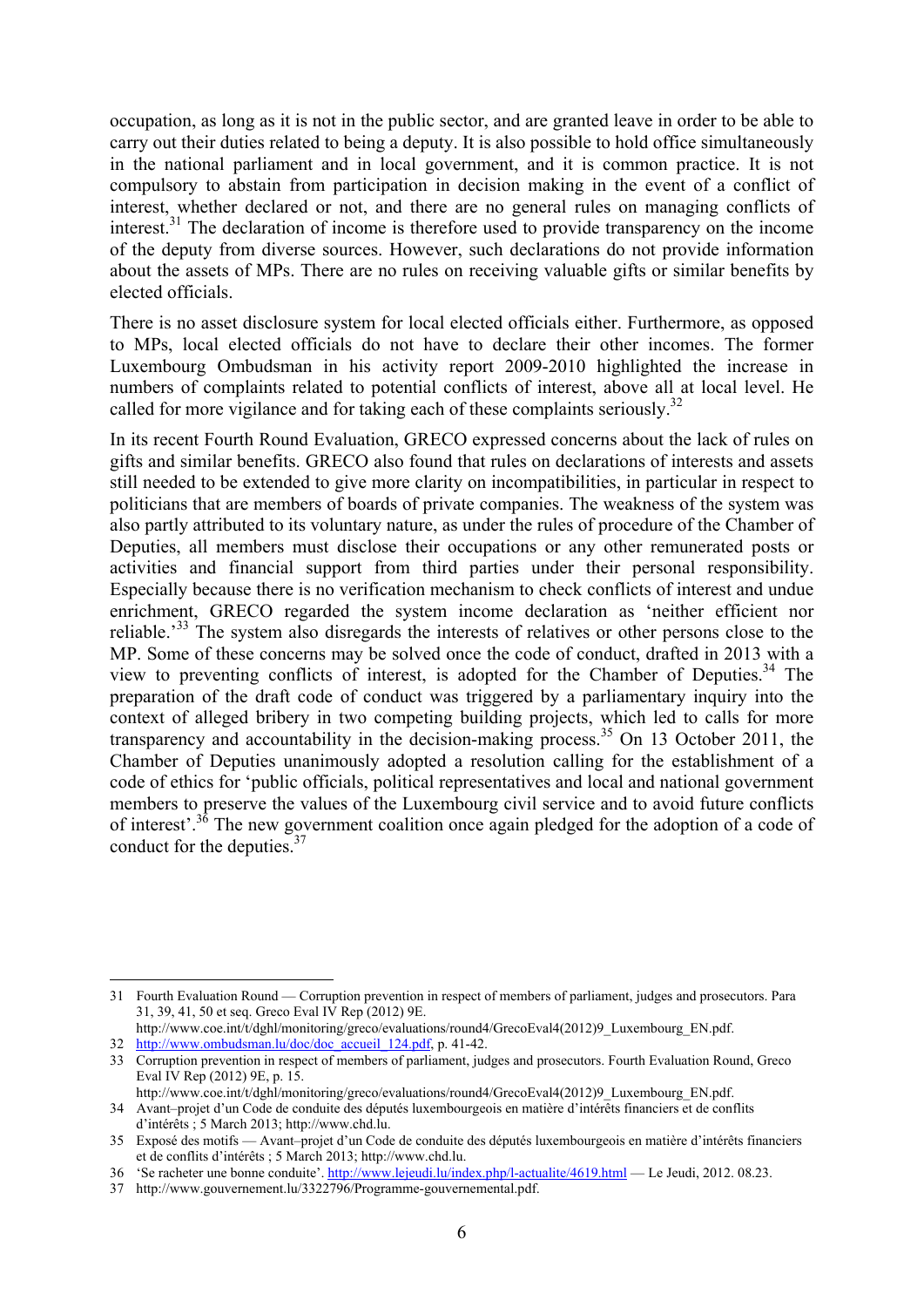The code of conduct for government members, adopted by the previous government in March 2013, was due to enter into force on 1 January 2014.38 The new government is considering introducing legislation instead of guidelines to cover this area.<sup>39</sup>

In addition, Luxembourg law does not ban conflicts of interest in public procurement or set rules on cooling-off periods for public servants taking up employment in the private sector. Codes of conduct for civil servants (with the exception of the financial services regulator) and mechanisms for checking conflicts of interest for civil servants are also lacking. The absence of such rules and mechanisms, combined with the absence of rules on access to public interest information (see below) raises questions about overall transparency and about resilience to the risk of corruption in interactions between the state and the private sector.

In September 2013, potential conflicts of interest between the financial services sector regulator and the public sector led to an exchange of letters between European Commission and Luxembourg. It appeared that a high level official of the Ministry of Finance, who is also the chair of the financial services sector regulator (CSSF) is at the same time a member of the Board of Directors of one of t[hree systemic banks and member of the Board of Directors of](http://www.gouvernement.lu/salle_presse/communiques/2013/09-septembre/20-reponse-premier-barnier/index.html) the Luxembourg Stock Exchange company. The regulator, the Prime Minister<sup>40</sup> and the Minister of Finance do not consider there to be a conflict of interest, but they do not dispute the fact that this civil servant holds these positions.<sup>41</sup> This was followed by an exchange of views between the authorities and European Commission by letter of 20 September 2013.<sup>42</sup> The government concluded that the person in question complied with the legal rules and did not breach any duty, despite the fact that the person undertook various activities in both the private and the public sector in the financial services sector.

## *Transparency and access to information*

Luxembourg is one of the very few remaining EU Member States that does not regulate the conditions of access to information of public interest. As early as in June  $2000^{43}$  a first draft of freedom of access to information law was submitted to Parliament, but it had never been adopted.44 In December 2011, the Conseil d'Etat issued an opinion on the draft and sent it back to the specialised parliamentary committee in March 2012; where it still remains. Another bill on access to documents was filed with Parliament on 5 February 2013 but by January 2014 it had not yet been adopted.<sup>45</sup> The bill would bring in free access to administrative documents without requiring any personal interest on behalf of the requesting person. The bill limits access in a number of cases, including when the request represents a

41 CSSF on 13 September 2013 in

<sup>1</sup> 38 While the new government implies that it feels bound by the code of conduct, the code has not been officially published in its final version, and no measure has been taken to declare its entry into force either. The draft version is available at: http://www.mj.public.lu/actualites/2013/03/Code\_deontologie/Dossier\_de\_presse\_Code\_de\_deontologie\_12-3-13.pdf.

<sup>39</sup> http://www.gouvernement.lu/3323377.

<sup>40</sup> Government on 20 September 2013 in http://www.gouvernement.lu/salle\_presse/communiques/2013/09-septembre/20 [reponse-premier-barnier/index.html.](http://www.gouvernement.lu/salle_presse/communiques/2013/09-septembre/20-reponse-premier-barnier/index.html) 

[http://www.cssf.lu/fileadmin/files/Publications/Communiques/Communiques\\_2013/CP1339\\_130913.pdf.](http://www.cssf.lu/fileadmin/files/Publications/Communiques/Communiques_2013/CP1339_130913.pdf)  42 Government on 20 September 2013 i[n http://www.gouvernement.lu/salle\\_presse/communiques/2013/09-septembre/20](http://www.gouvernement.lu/salle_presse/communiques/2013/09-septembre/20-reponse-premier-barnier/Barnier-Protinvest_20_09_13.pdf) [reponse-premier-barnier/Barnier-Protinvest\\_20\\_09\\_13.pdf.](http://www.gouvernement.lu/salle_presse/communiques/2013/09-septembre/20-reponse-premier-barnier/Barnier-Protinvest_20_09_13.pdf)

<sup>43</sup> Proposition de loi concernant la liberté d'accès à l'information http://www.chd.lu/wps/portal/public/RoleEtendu?action=doDocpaDetails&id=4676&backto=/wps/portal/public/!ut/p/c0 /04\_SB8K8xLLM9MSSzPy8xBz9CP0os3gXI5ewIE8TIwN302BXA6Og0CDPIF8TY\_cQA\_2CbEdFAF1Ik60!/.

<sup>44</sup> Waiting for Transparency in Luxembourg: Eleven Years and Counting **—** *Madrid, 20 June 2011* [http://www.access](http://www.access-info.org/en/european-union/176-luxembourg-transparency-eleven-years-and-counting)[info.org/en/european-union/176-luxembourg-transparency-eleven-years-and-counting](http://www.access-info.org/en/european-union/176-luxembourg-transparency-eleven-years-and-counting) Luxembourg Urged to Revive Effort to Pass FOI Law **—** 24 June 2011 [http://www.freedominfo.org/2011/06/luxembourg-urged-to-revive-effort-to-pass-foi-law/.](http://www.freedominfo.org/2011/06/luxembourg-urged-to-revive-effort-to-pass-foi-law/) 

<sup>45</sup> Projet de loi relative a l'acces des citoyens aux documents détenus par l'administration; no. 6540. Chambre des deputes; for the work in progress, see http://www.chd.lu.